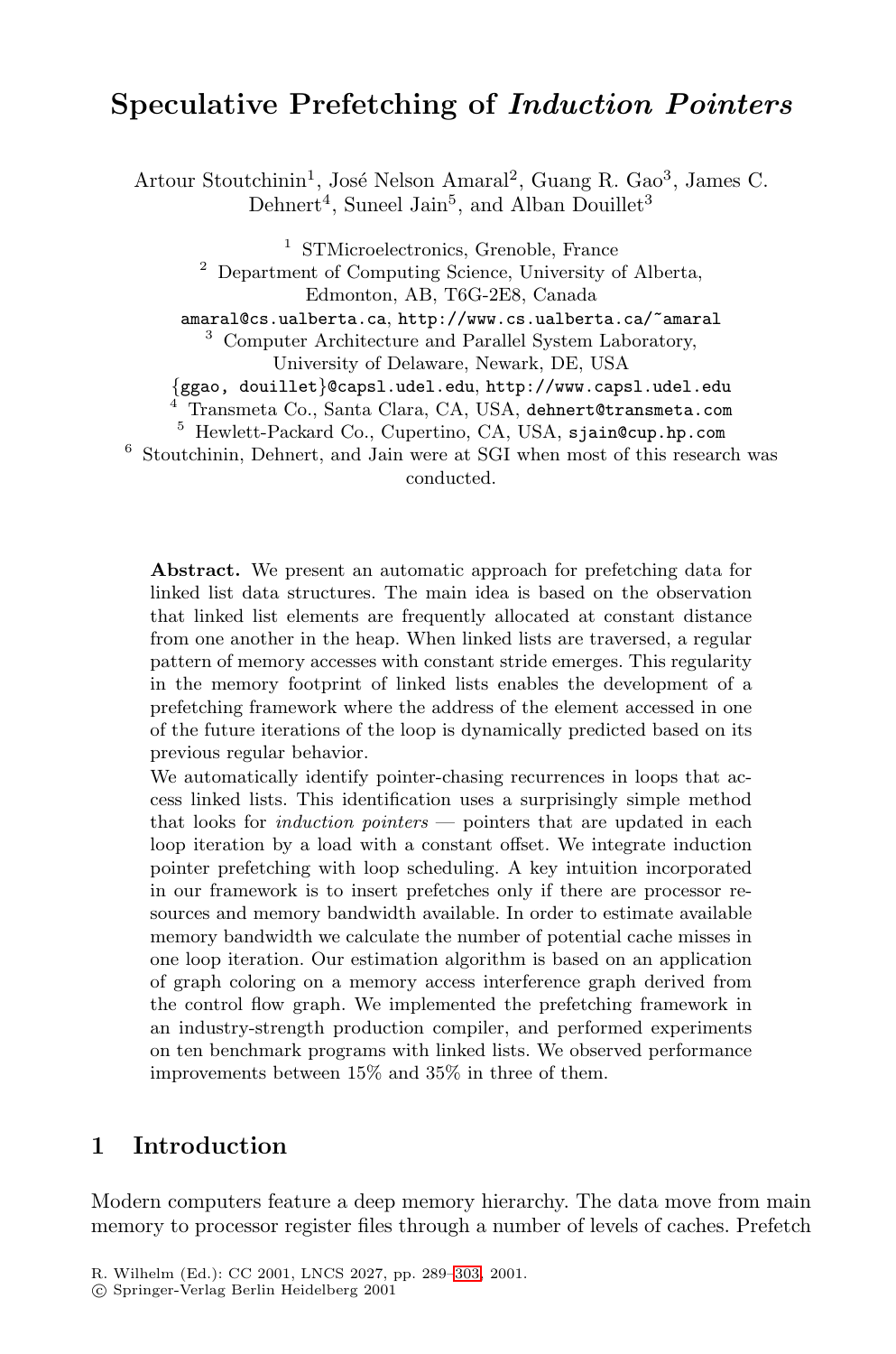```
1 max = 0;
2 current = head;
3 while(current != NULL) {
4 if(current -> key > max)
5 max = current \rightarrow key;
6 current = current \rightarrow next;
7 }
                                   1 max = 0;
                                   2 current = head;
                                       tmp = current;
                                   3 while(current != NULL) {
                                   4 if(current -> key > max)
                                   5 max = current \rightarrow key;
                                   6 current = current \rightarrow next;
                                         stride = current - tmp;
                                         prefetch(current + stride*k);
                                         tmp = current;
                                   7 }
```
Fig. 1. A pointer-chasing loop that scans a linked list without and with prefetching.

mechanisms can bring data into the caches before it is referenced. These mechanisms rely on the spatial and temporal locality of data that naturally occurs in regular programs. However, for irregular, pointer-based applications, prefetching is often less effective. Some critical issues that make the prefetching of pointerbased data more difficult include:

- 1. Pointer-based applications display poor spatial and temporal locality. Unlike array elements, consecutive data elements of a pointer-linked data structure do not necessarily reside in adjacent memory locations. Also, references to many unrelated data locations often intervene between reuses of linked list elements.
- 2. In general, the address of a data element accessed in iteration  $i$  is not known until iteration  $i - 1$  is executed, and thus cannot be prefetched in advance. This address dependence is known as the pointer-chasing problem.
- 3. Most pointer-based data structures are allocated in heap memory. Because the heap is typically a large memory space, and these structures can be anywhere in that space, heap allocation makes it difficult for compilers to reliably predict cache misses or perform reuse analysis. Ad-hoc generation of prefetches may result in performance degradation due to increased memory traffic and cache pollution.

Prefetching in conjunction with software pipelining has been successfully used in optimization of numerical loops [\[12\]](#page-13-0). In this work we perform induction pointer prefetching to optimize pointer chasing loops. Our objective is to use induction pointer prefetching to improve the software pipelining initiation interval and to prevent the software pipeline from being disrupted because of primary cache misses. Usually, the scheduler builds the software pipeline optimistically assuming cache hit load latencies. If a load misses in the cache, the pipeline is disrupted and loses its efficiency.

The induction pointer prefetching identifies *induction pointers* in pointerchasing loops and generates code to compute their memory access stride and to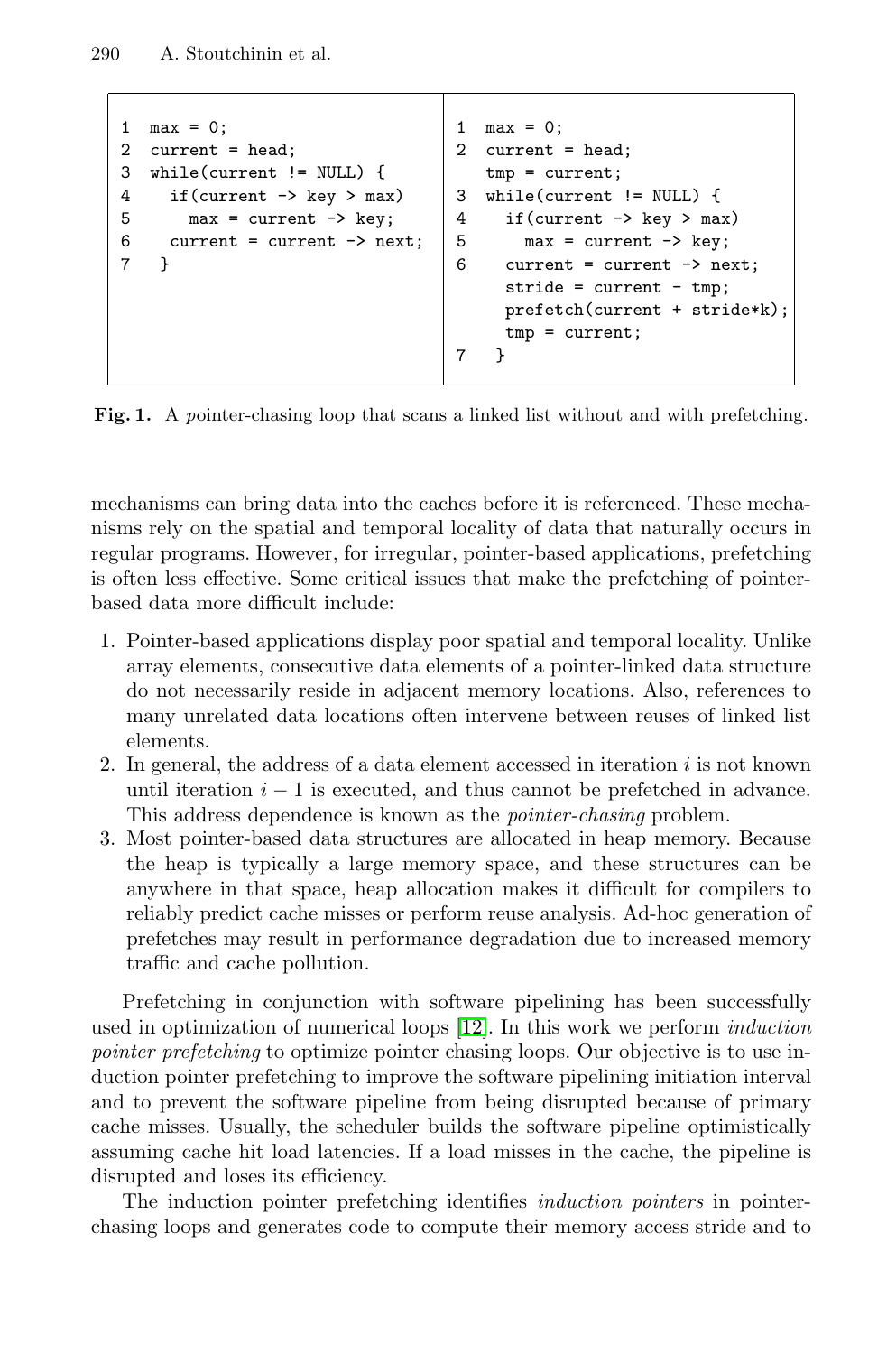prefetch data. A loop contains a recurrence if an operation in the loop has a direct or indirect dependence upon the same operation from some previous iteration. The existence of a recurrence manifests itself as a cycle in the dependence graph. A pointer-chasing recurrence is a recurrence that only involves loads with constant offset and copy operations. We call the addresses used by loads involved in the pointer-chasing recurrences induction pointers. For instance, in the example in Figure [1,](#page-1-0) current is an induction pointer. The term comes from the fact that such loads are similar to induction variables in that the address for the load in the next iteration is provided by the execution of the load in the current iteration.

Our prefetch method is motivated by the observation that, although the elements of a linked list are not necessarily stored contiguously in memory, there tends to be a regularity in the allocation of memory for linked lists. If the compiler is able to detect a linked list scanning loop, it can assume that the accesses to the list elements generate a regular memory reference pattern. In this case, the address of an element accessed in iteration  $i + k$  is likely to be the effective address of the element accessed in iteration i plus  $k * S$ , where S is the constant address stride. The compiler can then insert code that dynamically computes the stride  $S$  for induction pointers. Figure [1](#page-1-0) shows a pointer chasing loop that scans a linked list before and after prefetch insertion. See [\[19\]](#page-14-0) for the actual intermediate code used for prefetching.

Once the memory access stride of induction pointers is identified, data whose addresses are computed relative to the induction pointers are speculatively prefetched. The prefetch instructions issued do not cause exceptions and even if their address is mispredicted the program correctness is preserved. We perform a profitability analysis to establish whether prefetching is beneficial. Prefetching is only performed if the analysis indicates that there are unused processor resources and memory bandwidth for it. Our profitability analysis compares the upper bounds on the initiation rate imposed by data dependency constraints and by processor resource constraints. To prevent processor stalls due to prefetching, we also estimate the number of outstanding cache misses in any iteration of the loop. We avoid prefetching when this number exceeds the maximum number supported by the processor.

This paper addresses the set of open questions listed below. Although the problem of prefetching induction pointers, with and without hardware support, has been studied before (see Section [5\)](#page-11-0), to the best of our knowledge the framework presented in this paper is the first that relies exclusively on compiler technology:

- **–** How to identify pointer-chasing recurrences using a low complexity algorithm? (see Section [2.1\)](#page-4-0)
- **–** How to decide when there are enough processor resources and available memory bandwidth to profitably prefetch an induction pointer? (see Section [2.5\)](#page-6-0)
- **–** How to efficiently integrate induction pointer prefetching with loop scheduling based on the above profitability analysis? Such integration becomes complex for pointer chasing loops with arbitrary control flow. (see Section [3\)](#page-7-0)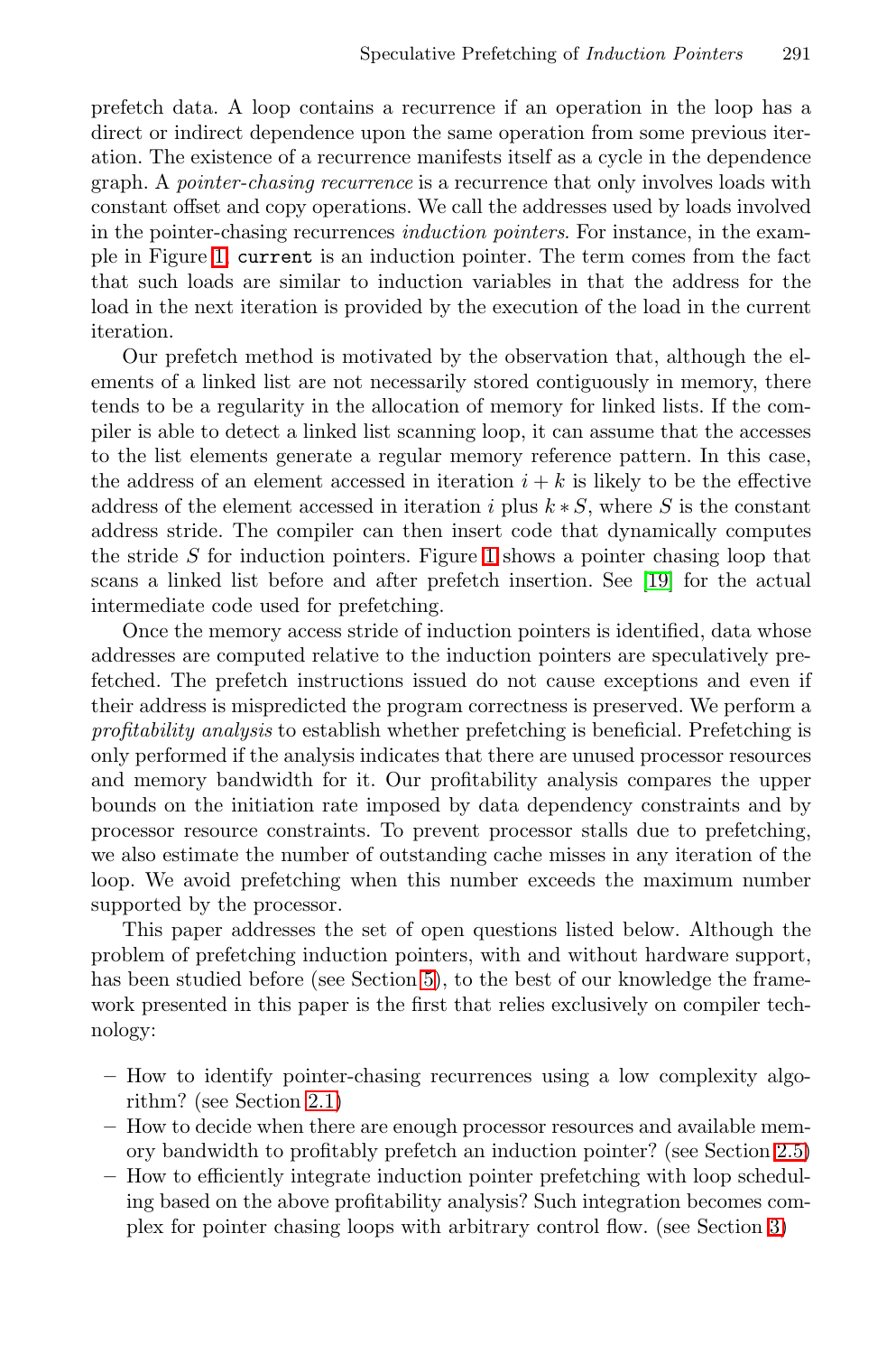- **–** How to formulate, algorithmically, the problem of maximizing the use of cache-memory bandwidth in non-blocking cache systems that support multiple outstanding cache misses? (see Section [2.4\)](#page-6-0)
- **–** How well does speculative prefetching of induction pointers work on an industry-strength state-of-the-art optimizing compiler? (see Section [4\)](#page-9-0)

We describe our profitability analysis in section 2 and the prefetch algorithm in section [3.](#page-7-0) We present the wall-clock execution time measurements and the variation in the number of cache misses and TLB misses incurred with and without prefetching in section [4.](#page-9-0) Finally we discuss related research in section [5.](#page-11-0)

# **2 Induction Pointer Identification and Profitability Analysis**

Ideally, we would like speculative prefetching to never cause any performance degradation. Induction pointer prefetching may lead to performance degradation as a result of one of the following: increased processor resource requirements (computation units, issue slots, register file ports, etc); increased memory traffic due to potential fetching of useless data; increased instruction cache misses; and potential displacement of useful data from the cache.

Our profitability analysis addresses the problems of not degrading performance due to the increase in required processor resources and in the memory traffic. In our experience, pointer chasing loops are short, therefore instruction cache misses are not an important concern. In our current implementation, the profitability analysis does not take into account the cache pollution problem. Nonetheless the effects of cache pollution are reflected in the results presented in Section [4.](#page-9-0)

The execution time of a loop is determined by the rate at which iterations can be initiated. We attempt to avoid performance degradation by estimating the constraints imposed by processor resources and by recurrent data dependencies on the initiation rate of each loop. Based on these constraints we decide when we should prefetch for a given induction pointer.

The initiation interval (II) of a loop with a single control path is defined as the number of clock cycles that separate initiations of consecutive iterations of the loop. The minimum initiation interval (MII) defines an upper bound on the initiation rate of instructions in a loop. The MII is computed as the maximum of recurrence MII and the resource MII [\[5\]](#page-13-0).

In loops with multiple control paths, the interval between consecutive executions of any given operation depends on the control path executed in each iteration, and may change from iteration to iteration. A conservative upper bound on the initiation rate of an operation L corresponds to the maximal MII of all control paths that execute L.

We base our decision to prefetch data for a load instruction that belongs to an induction pointer recurrence on three estimates: (1) an estimate of the conservative upper bound on its initiation rate; (2) an estimate of the potential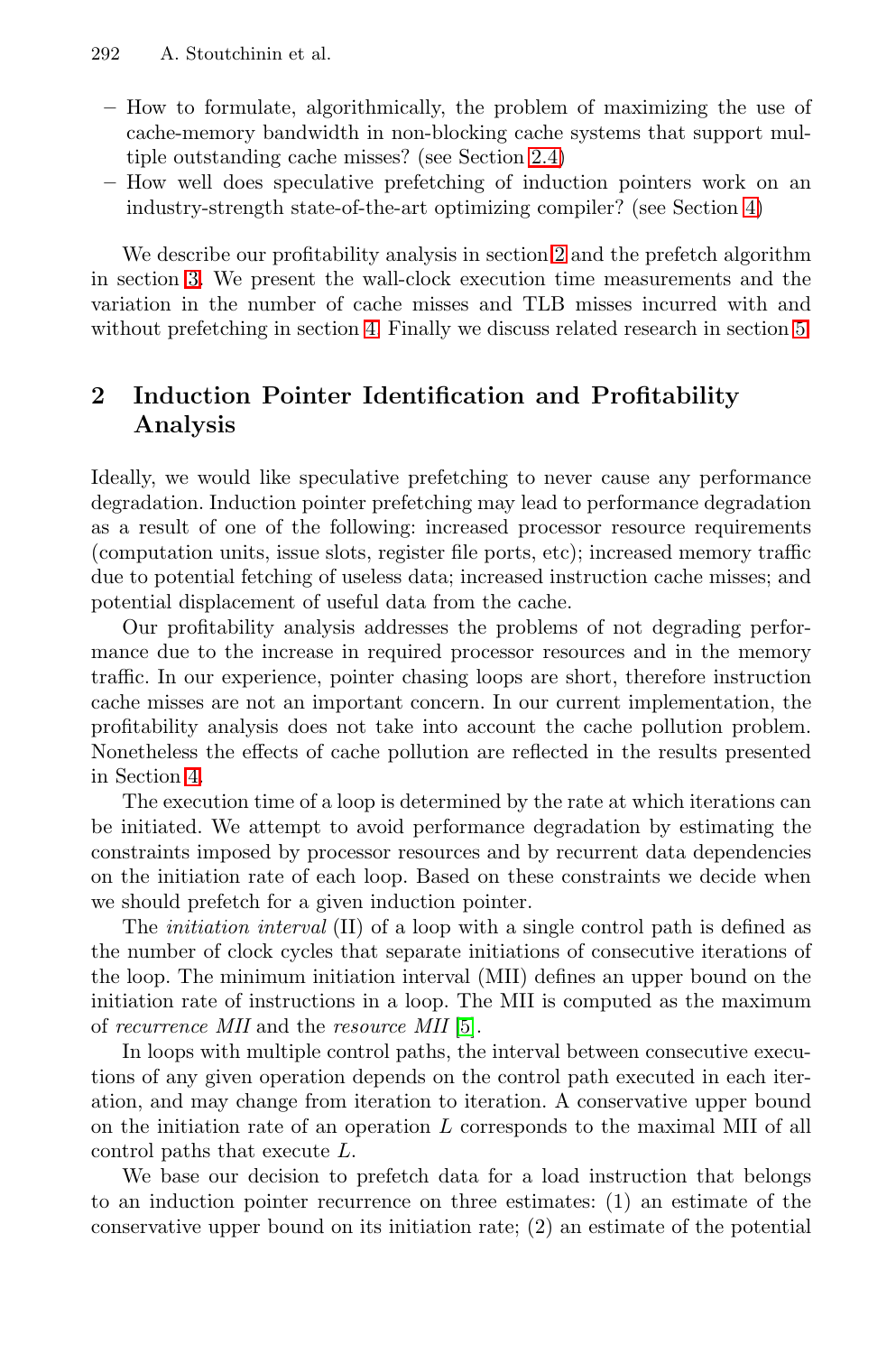<span id="page-4-0"></span>

| $node = ptr$ -> $next;$ | $ r1 \leftarrow$ load r2, offset_next |
|-------------------------|---------------------------------------|
| $ ptr = node->ptr;$     | $ r2 \leftarrow$ load r1, offset_ptr  |
| (a)                     |                                       |
| father = father->pred   | $ r2 \leq r1$                         |
|                         | $ r1 \leftarrow$ load r2, offset_pred |
| $\lceil c \rceil$       | α                                     |

**Fig. 2.** Examples of code occurring in pointer-chasing loops.

increase in cache misses; and (3) an estimate of the potential resource usage increase. Prefetching is deemed profitable if (i) it does not decrease the conservative upper bound on load's initiation rate, and (ii) a potential extra cache miss caused by the prefetch does not result in a stall of the cache fetching mechanism.

#### **2.1 Identification of List Traversing Circuits**

We identify circuits in the data dependence graph of a loop that are indicative of a linked list being traversed. Consider the code statements shown on Figure 2 (a) and (c) that are often used to traverse linked lists. These statements are translated by the SGI compiler into the corresponding assembly sequences shown on Figure 2 (b) and (d). Our key observation is that a circuit formed exclusively by loads (with some offset) and copy instructions is likely to be a pointer-chasing circuit.

We used the two patterns shown in Figure 2 for identification of the pointerchasing circuits. Conceptually our algorithm finds all the elementary circuits in the loop's data dependence graph using Tarjan's algorithm [\[20\]](#page-14-0) and then finds those circuits consisting exclusively of loads with constant offsets and copy instructions. Enumerating all circuits can be exponential in a general graph. Our implementation avoids enumeration by identifying only the pointer-chasing circuits. This has one important implication for the efficiency of our implementation: Tarjan's algorithm's complexity is  $O(N * E * C)$ , where N and E are respectively the number of nodes and the number of edges in the data dependence graph, and  $C$  is the number of elementary circuits. Since in practice loops tend to have very few pointer-chasing circuits (one in most cases), our implementation practically achieves  $O(N * E)$  complexity.

The initiation rate of operations in list traversing circuits is bounded by induction pointer recurrences and the resource usage. A precise determination of the such bound should match each control path with recurrences that it executes. However, such matching is expensive. Instead, we consider that the initiation rate of an operation is limited by the most resource constrained control path in which this operation executes, and by the most constraining recurrence to which this operation belongs.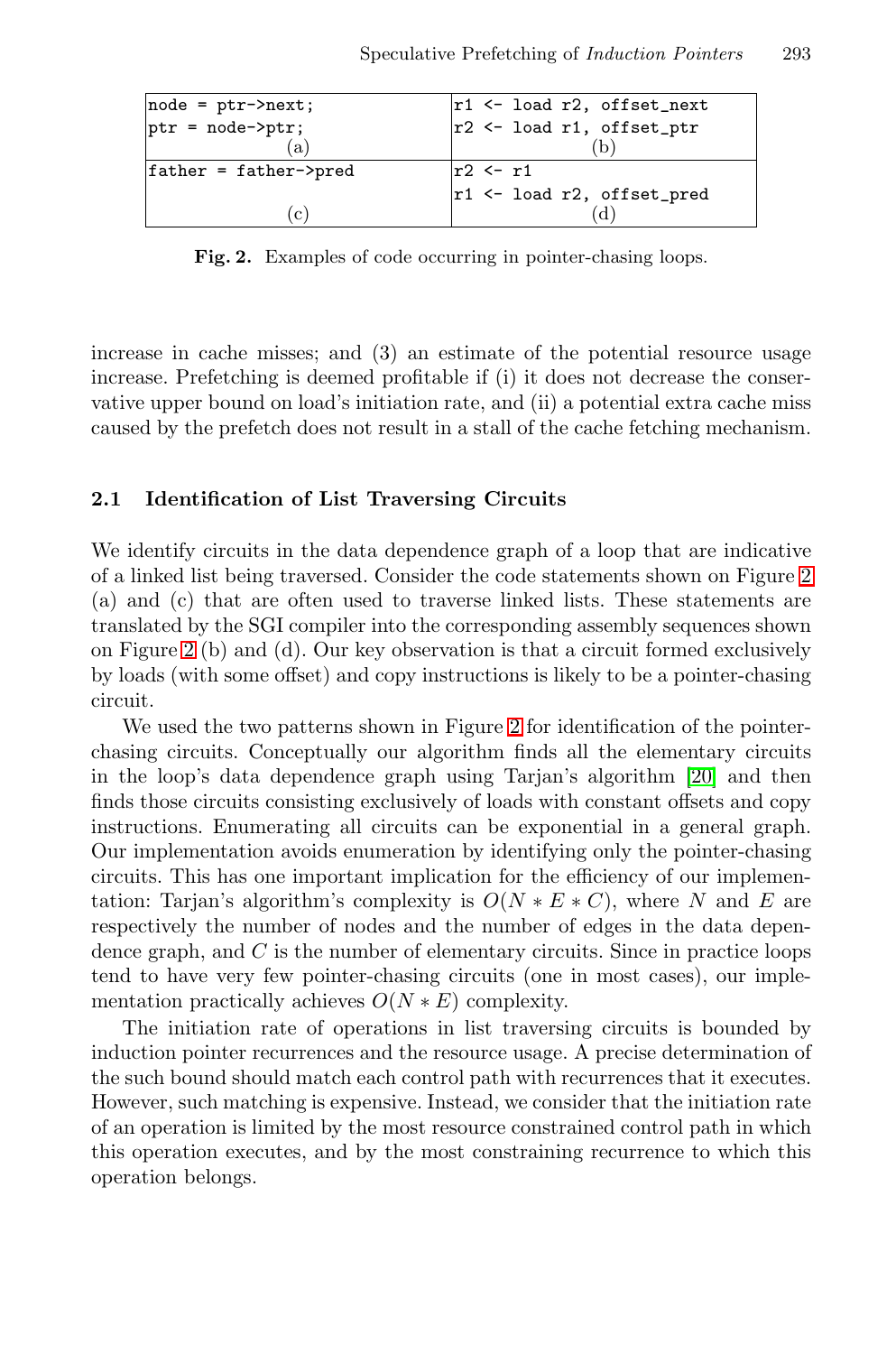#### **2.2 Recurrence Bound on the Initiation Rate**

The recurrence minimum initiation interval (recMII) of a loop is a lower bound imposed on the MII by recurrences (cyclic data dependences) among operations from multiple iterations of the loop. In classical software pipelining the recMII for a recurrence  $c$  is given by the quotient of the sum of the latencies of the operations in c, latency(c) and the sum of the *iteration distances* of the operations in c, *iteration distance*(c) [\[5](#page-13-0)[,15\]](#page-14-0). The iteration distance of each dependence in c is equal to the number of iterations separating the dependent operations.

$$
recMII(c) = \left\lceil \frac{latency(c)}{iteration\ distance(c)} \right\rceil
$$

When a loop  $L$  has a single control path, the recMII for the loop is computed by taking the maximum of the  $recMI(c)$  over all the elementary circuits in the data dependence graph of the loop.

In this framework we are also interested in prefetching in loops that have multiple control paths. Therefore we must extend the concept of recMII to suit our purposes. To this end we define the recMII associated with each instruction L in the loop,  $recMI(L)$ . Instead of all recurrences in the loop, the  $recMI(L)$ considers only the recurrences in which L participates. Therefore  $recMI(L)$  is the maximum of  $recMI(c)$  among all recurrences that execute L, and defines a conservative bound on the initiation rate of instruction L.

$$
recMII(L)=\max_{c|L\in c}\{recMII(c)\}
$$

When computing  $latency(c)$  we assume that the loads in a pointer chasing recurrence incur cache misses. As prefetches are added, the prefetched loads are optimistically upgraded to cache hits, and the value of  $latency(c)$  is recomputed. Therefore prefetching a load L reduces the  $recMI(c)$  for all the recurrences that contain the load L.

### **2.3 Resource Bound on the Initiation Rate**

The resource usage of the operations along a control path of a loop imposes another upper bound on the rate at which operations in that path can be initiated, the resource minimal initiation interval (resMII). The usage of each resource in a control path is calculated by adding the resource usage of all operations in that path. A conservative bound on the initiation rate of operation  $L$  in basic block B is the maximum over lower bounds imposed by resource usage in each control path that executes B:

$$
resMII(L) = resMII(B) = \max_{p|B \in p} resMII(p) \}, \quad L \in B
$$

where  $resMI(p)$  is the resource imposed lower bound on the instruction initiation rate in the control path p.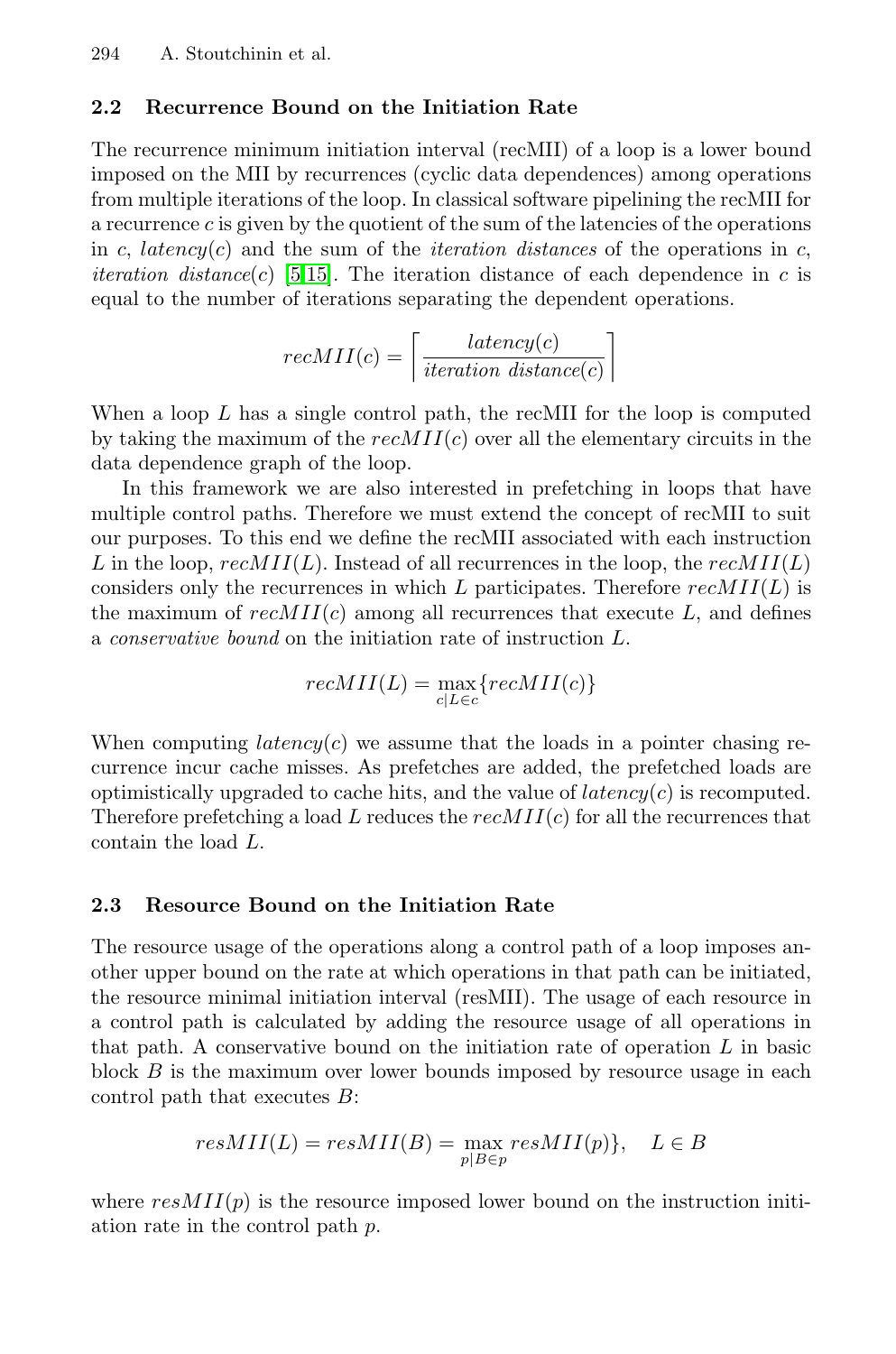<span id="page-6-0"></span>The  $resMI(B)$  for each basic block is computed using the DAG longest path algorithm  $[4]$  on the control flow graph  $(CFG)$ .<sup>1</sup> Each vertex in the CFG represents a basic block B. We associate a vector of weights,  $w(B)$  to each basic block. Each element of  $w(B)$  represents the usage of a processor resource by the basic block  $B$ . The longest path for a given processor resource  $r$  is the one that uses r the most. The  $resMI(B)$  is given by the maximum longest path over all processor resources.

#### **2.4 Cache/Memory Available Bandwidth**

We define the *available memory bandwidth* of a basic block  $B, M(B)$ , as the number of additional memory references that can be issued in B without decreasing the initiation rate of operations in the loop. As with processor resources, we use a conservative estimate of available memory bandwidth.  $M(B)$  is defined as the minimum available bandwidth over all control paths that execute  $B$ :

$$
M(B) = \min_{p:B \in \mathcal{D}} \{ M(p) \}
$$

To compute the available memory bandwidth of a control path  $p$ ,  $M(p)$ , we estimate the number of potential cache misses,  $m(p)$ , in each path p of the loop. The available memory bandwidth of p is a function of  $m(p)$  and the number of outstanding misses that the processor can have before it stalls, k. In our experiments we defined the available memory bandwidth of a control path  $p$  as the difference between the two:  $M(p) = k - m(p)$ .

#### **2.5 Prefetch Profitability Condition**

Given a basic block  $B$  that contains a memory reference  $L$  that is part of a pointer-chasing recurrence, the decision to prefetch for  $L$  is based on the prefetch profitability condition below:

**Condition 1 (Prefetch Profitability)** Prefetching for a load L in a basic block B is considered profitable if the following condition holds:

$$
(resMIIP(L) \leq recMIIP(L)) \wedge (M(B) > 0)
$$

where  $resMII^{P}(L)$  and  $recMII^{P}(L)$  are the resource and recurrence conservative lower bounds on initiation interval for the load  $L$  after the prefetch sequence is inserted in the code, and  $M(B)$  is the available memory bandwidth of the basic block B before the prefetch sequence is inserted in the code.

Condition 1 states that prefetching for a load  $L$  in a basic block  $B$  is profitable only if the initiation rate of  $L$  is still limited by recurrences in the data dependence graph and the potential cache miss introduced by the prefetch will

<sup>1</sup> We do not consider the loop's back edge when applying the longest path algorithm to the CFG. As a consequence, our current implementation of the profitability analysis ignores the use of processor resources carried over iterations.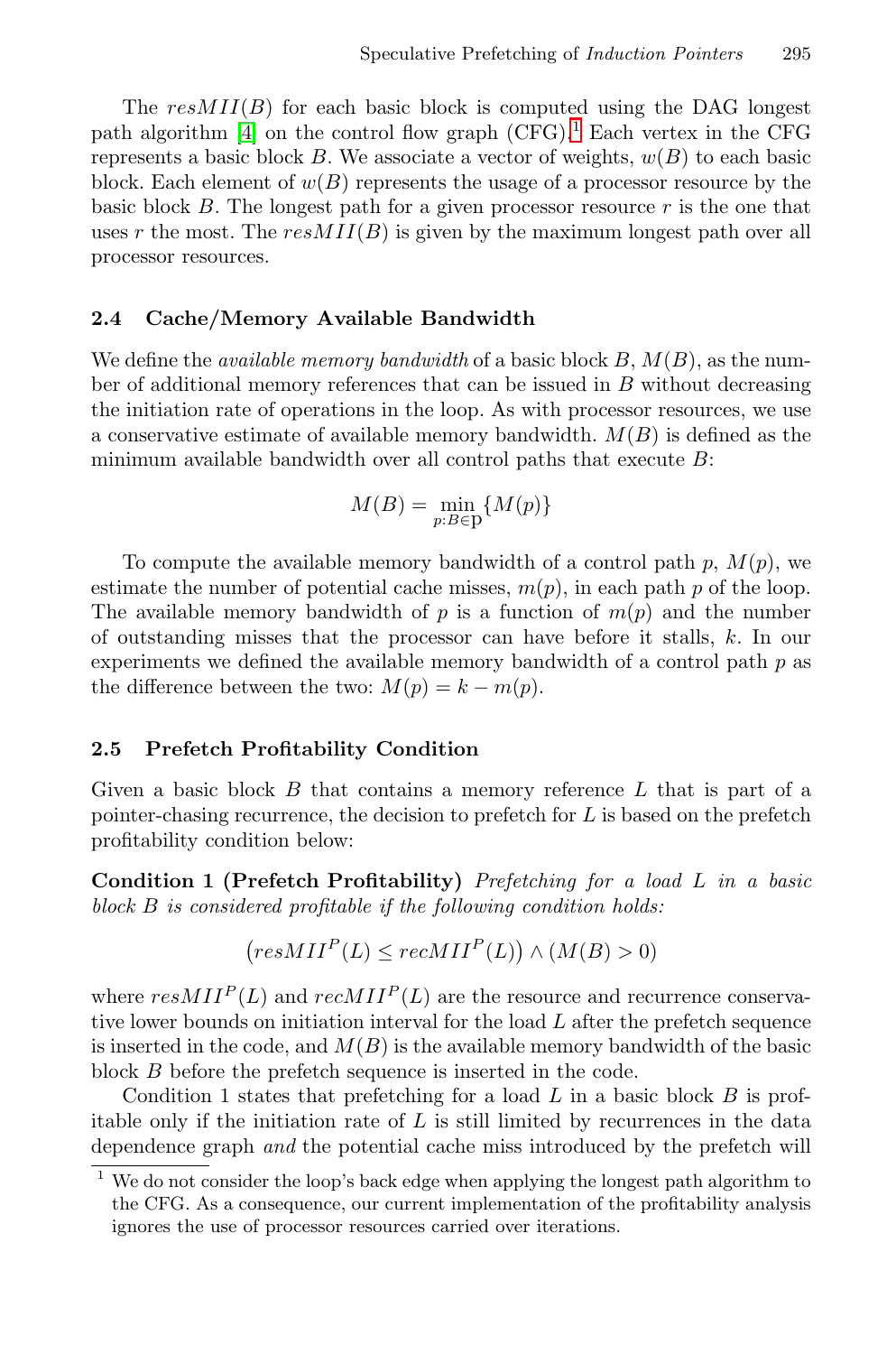```
DOPREFETCH(P, E, V)1. C \leftarrow pointer-chasing recurrences;
2. R \leftarrow Prioritized list of induction pointer loads in C;
3. N \leftarrow Prioritized list of field loads (not in C);
4. O \leftarrow R + N5. Mark each o in O as a cache miss;
6. for each L in O, L \in B7. do if recMII^{P}(L) \geq resMII^{P}(B) and S(B) > 08. then add prefetch for L to B;
9. mark L as cache hit;
10. endif
11. endfor
```
**Fig. 3.** Prefetch algorithm.

not block memory fetching from the cache. This is a conservative approach because, even when there is no available bandwidth between the cache and the main memory, prefetching at the correct address could improve performance by starting memory accesses earlier.

## **2.6 Prefetching Field Loads**

Prefetching for an induction pointer load enables prefetching of [field loads. Field loads access memory through induction pointers but are not part of the recurrence cycles. Prefetching for the load of an structure field does not require additional address computations. Although prefetching of fields does not affect recurrences, it may still be beneficial to prefetch data for field loads because such prefetches will allow for the overlapping between memory accesses to fields and other computations performed by the loop. Prefetching of field loads is considered profitable if there are enough unused processor and memory resources for such prefetching in every affected control flow path. A field load prefetch is issued only if the field is not expected to lie in the same cache line as its induction pointer (see Section [3.1\)](#page-8-0).

## **3 Prefetch Algorithm**

The goal of the prefetch algorithm is to introduce prefetching whenever the extra usage of resources does not reduce the initiation rate of operations in the loop beyond the constraint imposed by loop recurrences.

We prioritize the loads in pointer-chasing recurrences (step 2-4 in Figure 3) according to the frequency of execution of the basic blocks to which they belong. In step 5 we mark the loads in the list  $O$  as cache misses. Observe that once a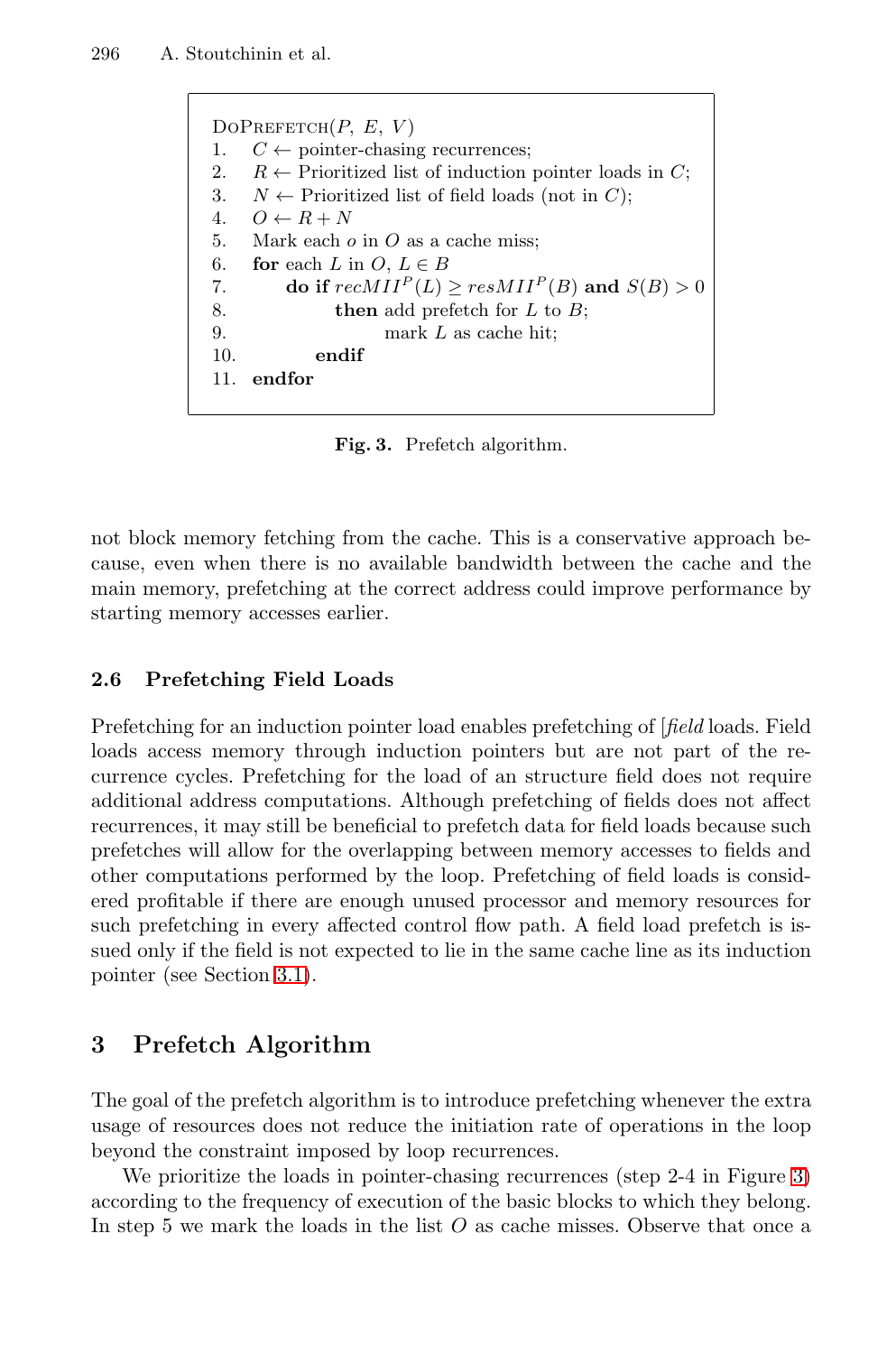<span id="page-8-0"></span>pointer-chasing recurrence is identified, it is reasonable to predict that without prefetching the loads of such pointers will result in cold cache misses.<sup>2</sup>

For each load operation  $L$  in the priority list, we compute the available memory bandwidth of basic block B to which L belongs,  $M(B)$ . If  $M(B)$  is greater than zero, it means that a new cache miss caused by the prefetch instruction will not cause the processor to stall. Therefore there is unused memory bandwidth available for a prefetch instruction. In this case we insert the prefetch operations in B and compute  $recMII^{P}(L)$  and  $resMII^{P}(L)$ . If  $recMII^{P}(L) \geq resMII^{P}(L)$ , whenever the loop executes L, its initiation rate is still constrained by the recurrences and not by resource usage. In this case we mark  $L$  as a cache hit for future memory bandwidth availability estimates, otherwise we remove prefetch operations from B.

Inserting prefetch operations for a load  $L$  in a basic block  $B$  may change the resource usage and the memory bandwidth availability for all basic blocks that share a control path with  $B$ . It also changes the  $recMI$  of recurrences to which L belongs. Therefore these quantities must be recomputed for each operation that we consider for prefetching.

### **3.1 Computation of the Memory Bandwidth Availability**

The available memory bandwidth of a basic block  $B$  of a loop,  $M(B)$ , is a function of the maximum number of cache misses that may occur on any of the control paths that execute B. Observe that the available memory bandwidth of all operations that lie on the same control path changes when a prefetch sequence is inserted in the path. We estimate the number of cache misses that can occur in one iteration of the loop based on the coloring of the cache miss interference graph.

**Definition 1.** The **miss interference graph** is an undirected graph  $G(V, E)$ formed by a set of vertices,  $V$ , representing the memory operations in the loop, and a set of edges, E, representing the **interference** relationship between the memory operations. Two memory operations interfere if they may both cause a cache miss in the same loop iteration.

When the cache miss interference graph is colored, memory operations that interfere with each other are assigned distinct colors. Thus, the minimum number of colors necessary to color the miss interference graph corresponds to the maximum number of misses that may occur in one iteration of the loop, regardless of the control path executed by that iteration.

We use the following set of heuristic interference rules to build the miss interference graph:

**–** memory references that are relative to a global pointer do not interfere with any other memory references (we assume that they hit in the cache);

<sup>2</sup> Some exceptions to this rule include inner loops traversing short linked lists, or circular pointer chasing structures. Our framework does not attempt to identify such situations.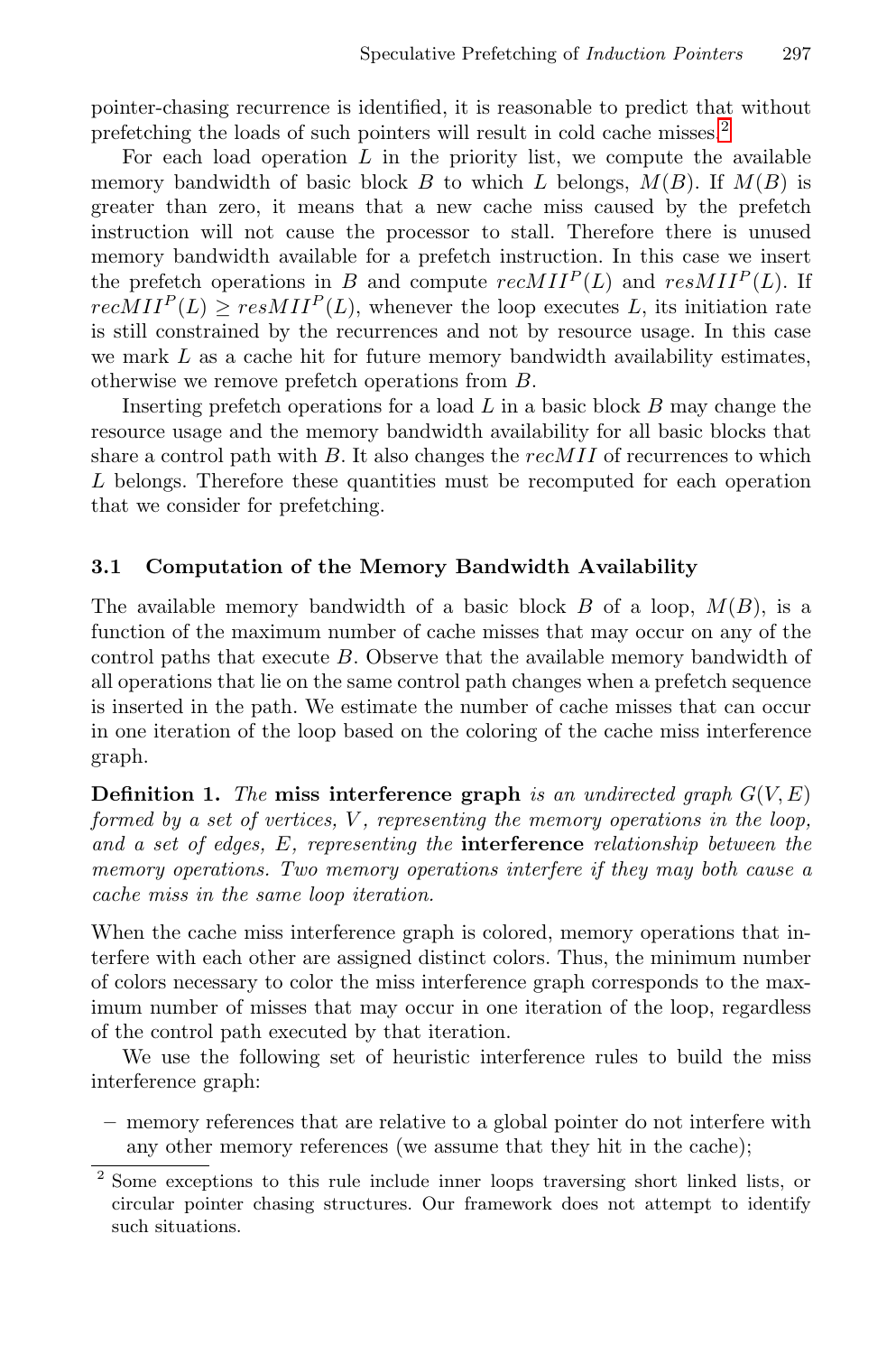- <span id="page-9-0"></span>**–** memory references that are relative to the stack pointer do not interfere with any other memory references (we assume that they hit in the cache);
- **–** memory references where the memory address is loop invariant do not interfere with any other memory references;
- **–** two memory references at address **base + constant offset** do not interfere if the bases are the same and the difference in their offsets is less than K, where K is a parameter in our algorithm (we used  $K = 32$ , i.e. the cache line size).
- **–** two memory references that are executed in mutually exclusive control paths do not interfere with each other.

The available memory bandwidth for a basic block B, is  $M(B) = k - N$ , where  $N$  is the number of distinct colors necessary to color the set of loads in B and all its adjacent nodes in the cache miss interference graph, and  $k$  is the number of outstanding cache misses that the processor can support before it stalls.

## **4 Performance Evaluation**

In order to evaluate our prefetch technique, we have collected 10 programs that spend a significant portion of its execution time executing loops that traverse linked lists. Our test suite includes two SPEC CINT95 benchmarks (126.gcc and 130.li), seven SPEC CINT2000 (181.mcf, 197.parser, 300.twolf, 175.vpr, 253.perlbmk, and 254.gap) and two applications (mlp is a perceptron simulator and ft is a minimum spanning tree algorithm). For the benchmarks in the SPEC benchmark suite we used the reference input. Table [1](#page-10-0) shows the execution time of each program using three prefetch strategies: no prefetching, prefetching without profitability analysis (all induction pointers in all pointer chasing loops are prefetched), and induction pointer prefetching with the profitability analysis.

Preliminary evaluation results show that (1) identification of the induction pointers is a good basis for prefetching; (2) the prefetching technique presented in this paper achieves good speedups for programs that spend significant time in pointer chasing loops; and that (3) balancing the loop recurrences and the processor resource usage is necessary in order for prefetching to be effective.

### **4.1 Experimental Framework**

We implemented our prefetch framework in the SGI MIPSpro Compiler suite. This suite consists of highly-optimizing compilers for Fortran, C, and  $C_{++}$ on MIPS processors. It implements a broad range of optimizations, including inter-procedural analysis and optimization, loop nest rearrangement and parallelization, SSA-based global optimization, software pipelining, global and local scheduling, and global register allocation [\[3,10](#page-13-0)[,17\]](#page-14-0).

We performed our experiments on an SGI Onyx machine with a 195 MHz MIPS R10000 processor, 32 KB, two-way associative, non-blocking, primary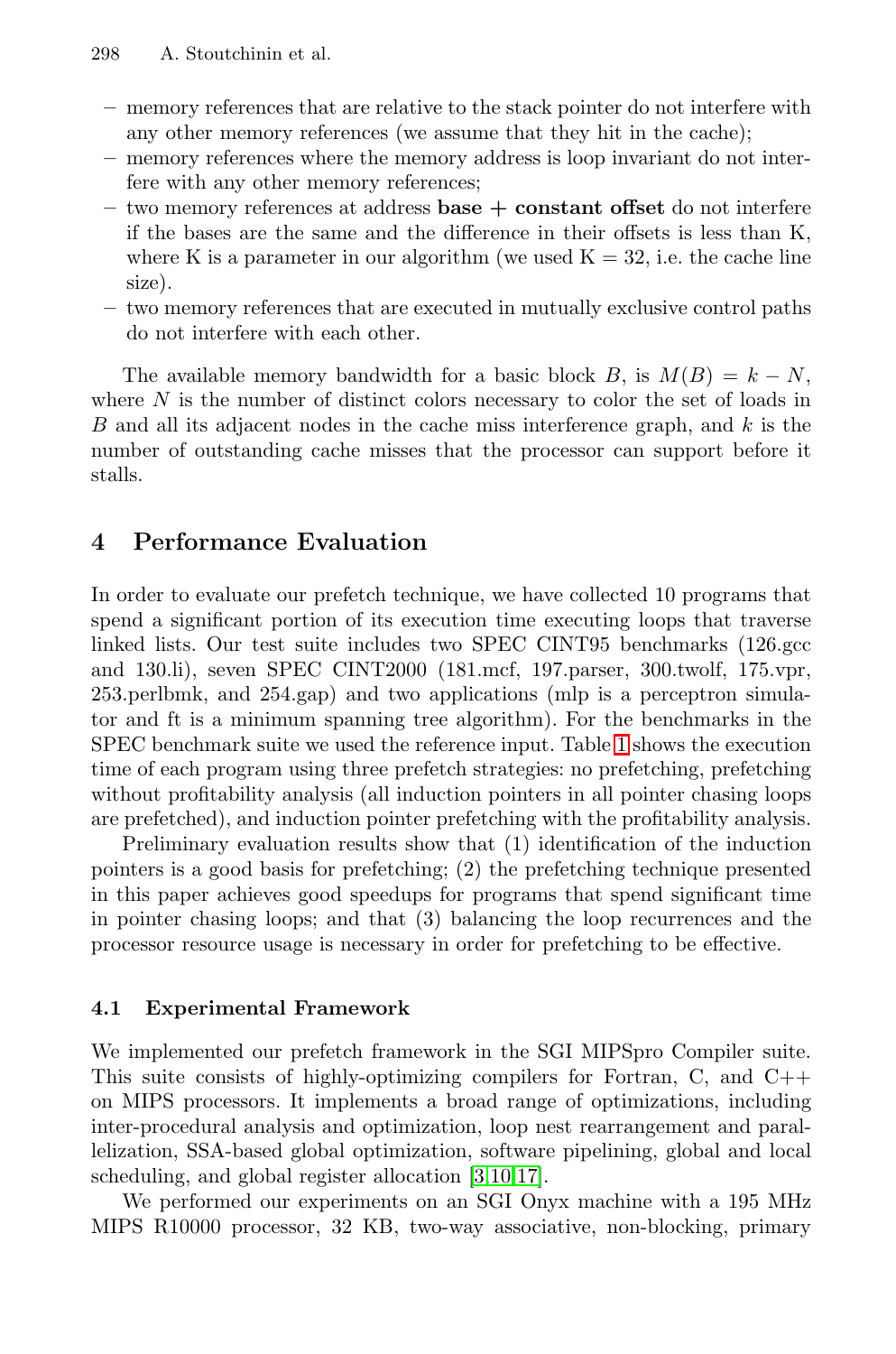|                                                          | <b>Execution Time</b> |                                                     | Performance Improvement              |          |            |
|----------------------------------------------------------|-----------------------|-----------------------------------------------------|--------------------------------------|----------|------------|
| <b>Benchmark</b>                                         | No.                   |                                                     | No Prof. With Prof. No Prof.         |          | With Prof. |
|                                                          | Prefetch              | Analysis                                            | Analysis                             | Analysis | Analysis   |
| $181$ .mcf                                               |                       | 3,396 sec. $ 2,854$ sec.                            | $2,699$ sec.                         | $16.0\%$ | $20.5\%$   |
| ft                                                       |                       |                                                     | $517 \text{ sec.}$ 436 sec. 333 sec. | $15.6\%$ | $35.5\%$   |
| mlp                                                      |                       | 632 sec. $\vert$ 580 sec. $\vert$                   | 538 sec.                             | 8.3 %    | 14.9 $%$   |
| $175.\text{vpr}$                                         |                       | $1,771 \text{ sec.} \vert 1,765 \text{ sec.} \vert$ | $1,761$ sec.                         | $0.3\%$  | $0.6\%$    |
| $130$ .twolf                                             |                       | $2,540 \text{ sec.}$ [2,657 sec.]                   | $2,531$ sec.                         | $-4.6\%$ | $0.4\%$    |
| $254$ .gap                                               |                       | $1,174$ sec. $ 1,226$ sec.                          | $1,207$ sec.                         | $-4.4\%$ | $-2.8\%$   |
| 130.1 <sub>i</sub>                                       |                       | $285$ sec.   $293$ sec.                             | $292$ sec.                           | $-2.8\%$ | $-2.5\%$   |
| $253.$ perlbmk $ 2,062 \text{ sec.} 2,131 \text{ sec.} $ |                       |                                                     | $2,104$ sec.                         | $-3.3\%$ | $-2.0\%$   |
| $197$ .parser                                            |                       | $2,180$ sec. $ 2,245$ sec.                          | $2,189$ sec.                         | $-3.0\%$ | $-0.5\%$   |
| $126.\mathrm{gcc}$                                       |                       | $122 \text{ sec.}$   $123 \text{ sec.}$             | $122$ sec.                           | $-0.7\%$ | $-0.1\%$   |

<span id="page-10-0"></span>**Table 1.** Execution time in seconds with and without prefetching.

cache and 1MB secondary cache. We measured wall-clock time for each benchmark under the IRIX 6.5 operating system with the machine running in a single user mode. The results reported are an average of three runs, and there was no noticeable difference on the measurements obtained in each of the three separate runs of the benchmarks.

Implementing our prefetch technique for an out-of-order processor such as the MIPS R10000 processor has advantages and disadvantages. The out-oforder scheduler of the MIPS R10000 dynamically pipelines loops that cannot be pipelined by existing compilers. Pipelining these loops is essential in order for the improved iteration rate with prefetching to be reflected in the performance of the code. On the other hand, the out-of-order issuing of instructions makes the measurement of performance difficult for two reasons: first, the dynamic scheduler may move prefetches closer to their target loads reducing prefetch efficiency; second, an out-of-order processor can reorder memory accesses, and therefore affect the cache miss behavior.

Finally, the prefetch distance in our experiments has been set to prefetch 2 iteration in advance. We found that this distance is the most effective for improving the L1 cache performance. Prefetching 1 iteration in advance, on the other hand, reduces performance penalty when prefetching is counterproductive.

#### **4.2 When Pointer Prefetching Works**

The prefetching algorithm presented in this paper achieved significant (over 15%) improvement in performance of the mcf, ft, and mlp (with a remarkable 35% for ft) on top of all the standard optimizations of an industry-strength compiler.

We noticed that a very small number of loops are responsible for most of the performance gain in those programs. For example, in the mcf, a single loop accounts for 40% of the program execution time. This loop has two induction pointers and both of them access memory locations at regular intervals that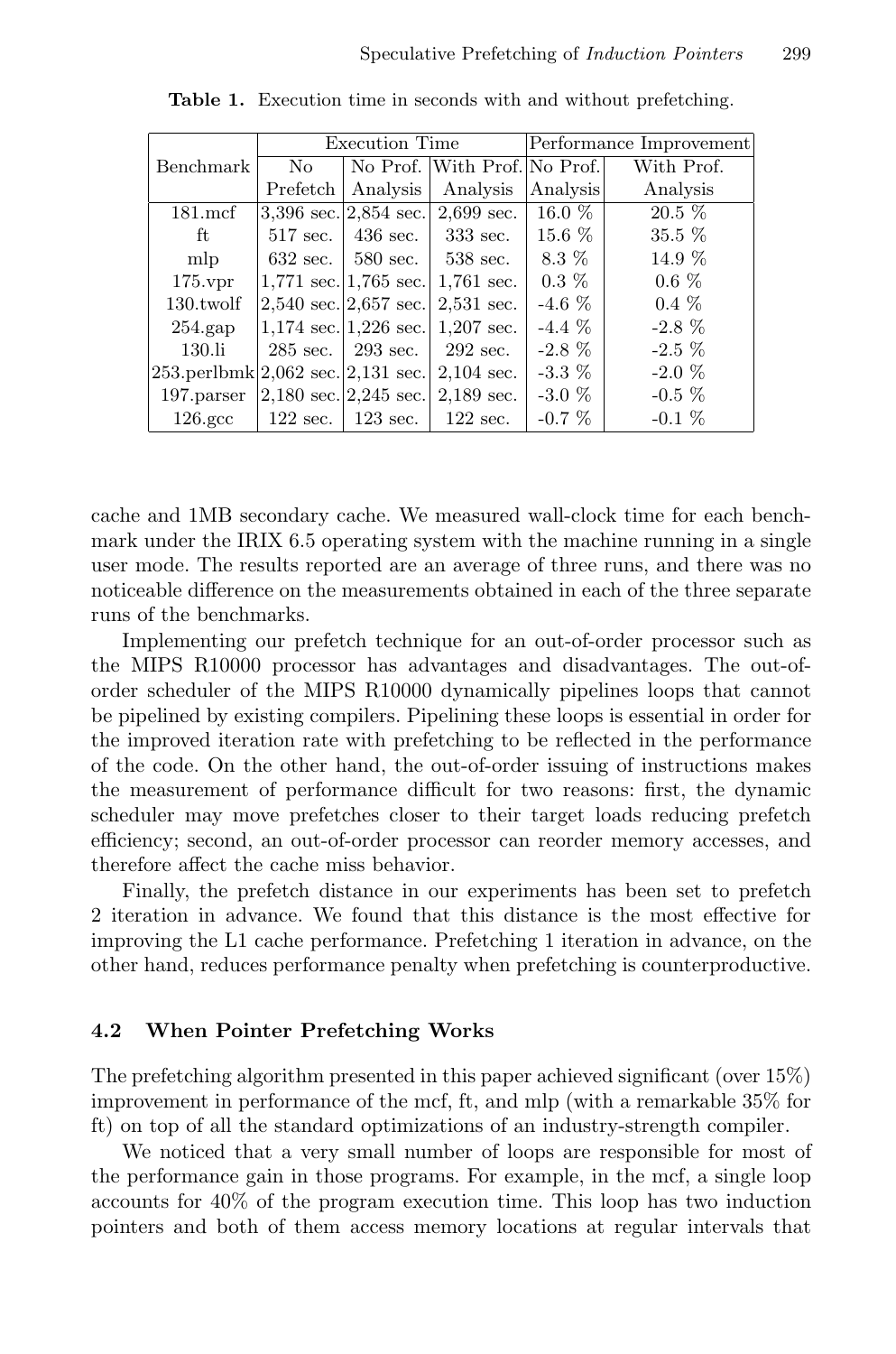<span id="page-11-0"></span>exceed the cache line size. The iteration count of this loop is comparatively large, up to 400 iterations, and the control path taken most often is constrained by the pointer chasing recurrence. Prefetching is very effective in hiding this loop's primary cache miss latencies and has a significant impact on its performance. ft spends about 80% of its time in a loop that traverses a linked list of vertices of a graph. No other computation is done in that loop and the loop's initiation rate is constrained only by the pointer-chasing recurrence. The *mlp* program has two linked list loops where the majority of the execution time is spent. One of these loops updates the weights of the synapses of neurons in a multi-layer perceptron, while the other updates the gradient used to back-propagate the output error. The initiation rate of these loops is constrained by the pointer chasing recurrences. The trip count is moderate, 25 iterations on average, but large enough that prefetching makes a significant difference.

## **4.3 When Pointer Prefetching Does Not Help**

On the other hand, speculative induction pointer prefetching is not as effective in a number of programs. The two main reasons for this are: (1) short loop trip counts, and (2) irregular memory access pattern caused by the control flow in the loop. In such cases, our profitability analysis has been effective in keeping the negative impact of prefetching reasonably small.

For example, although the gcc extensively uses linked lists, prefetching does not have significant impact because those lists are short and rarely suffer primary cache misses. *li* spends much of its time in a number of pointer chasing loops that operate on trees. Tree traversal using loops rather than recursive function calls resembles the traversal of linked lists. Tree traversal does not have stride regularity though, and speculative prefetching is counterproductive (we measured a 2.5% performance degradation and 20% increase in the number of cache misses when prefetching is added). Another program, parser, has a number of linked-list loops. However, these lists are either hash table lists (randomly placed in memory), or their location in memory is randomized by the memory allocator. Thus prefetching is ineffective and results in moderately higher L1 cache misses and TLB misses. Nonetheless, with profitability analysis the performance degradation for parser is only 0.5%.

These results suggest an improvement to our method of identification of memory references with potentially regular stride: complex control flow in a loop is a good indication that the stride may be irregular and prefetching must be avoided. This is subject for future work. On the other hand, use of profiling information would also be helpful in identifying loops with irregular strides or short trip counts.

# **5 Related Work**

Compiler prefetching for array-based numeric applications takes advantage of the data locality and of the compiler ability to analyze numerical loops [\[12\]](#page-13-0).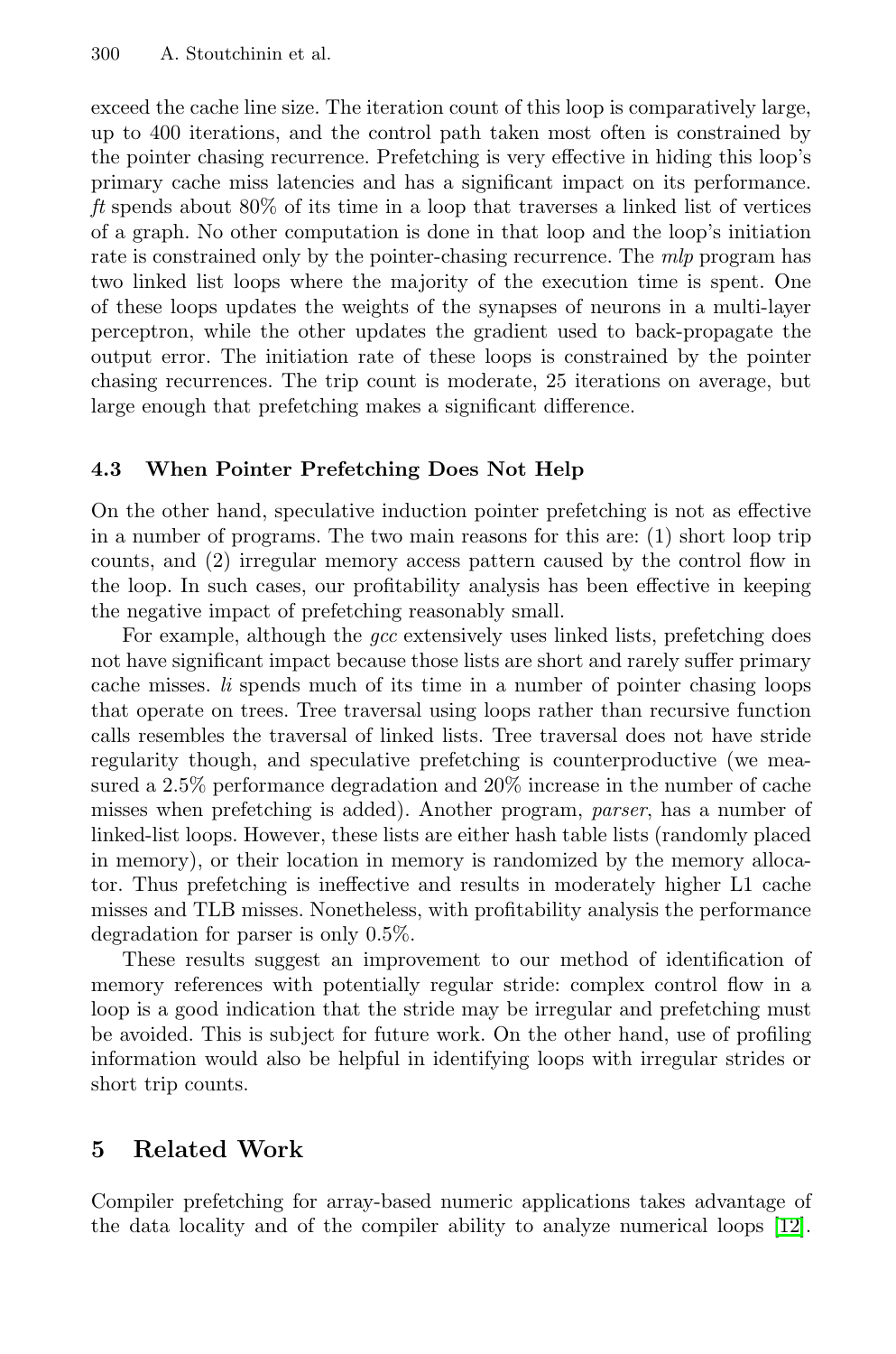Application of prefetching to dynamically allocated irregular data structures is more difficult. Such data structures can not be efficiently analyzed by the compiler with respect to locality. Therefore in order for prefetching to be effective it is often necessary to speculatively predict addresses to drive prefetching. Many prefetching techniques have been proposed that try to address these problems.

Mowry and Luk use profiling information to identify potential cache misses [\[13\]](#page-14-0). Ozawa et al. develop a compiler analysis combined with instruction scheduling based on the observation that certain kinds of memory references that represent a small fraction of static instructions tend to be responsible for the majority of cache misses  $[14]$ . Finally, Lipasti *et al.* use the fact that often the data at an address passed as a parameter to a function call suffers a cache miss to issue prefetch for such cases [\[8\]](#page-13-0).

Address speculation has typically been used in hardware prefetching schemes. As in this work, they exploit the fact that often the addresses referenced by loads and stores follow an arithmetic progression. By keeping track of the last effective address and of the address stride, previously unseen addresses are speculatively predicted [\[1,6,7\]](#page-13-0). In particular, Selvidge [\[18\]](#page-14-0) and Mehrotra [\[11\]](#page-13-0) noticed the regularity in memory streams generated by linked list accesses. A similar hardware approach is to reproduce the address generation process in hardware and to perform it in advance of other computations [\[16\]](#page-14-0).

Our approach is different from the one proposed by Luk and Mowry both in the identification of pointer chasing loops and in the implementation of prefetching [\[9\]](#page-13-0). They use high level declarations to identify Recursive Data Structures (RDS) and points-to analysis to detect when a pointer to a record is assigned a value that was obtained from the dereference of a pointer to the same record. The implementation of such induction pointer identification requires high-level information from the compiler front-end, and expensive pointer analysis for identifying a recursive data structure traversal. Their approach does not allow the application of prefetching exclusively to linked list traversals. In contrast our technique to identify induction pointers detects recurrence cycles associated with pointer-chasing. The complexity of our induction pointer detection is  $O(n^2)$  in the number of nodes in the DDG of a loop, and thus is not nearly as complex as a points-to analysis. Notice that for the case of regular strides, Luk and Mowry's data linearization scheme requires that the data be re-mapped to contiguous memory location in order to use pointer arithmetic to compute the addresses. In our framework no data re-mapping is required.

Chilimbi, Hill, and Larus propose the use of cache-conscious data structures to improve the caching of pointer-based data structures. They propose to improve locality by re-engineering the allocation of such structures [\[2\]](#page-13-0).

## **6 Conclusion**

Prefetching for pointer-based applications has been recognized as a difficult problem because the compiler does not know what to prefetch and when to do so. In this paper we present a compiler prefetch method that is applicable to linked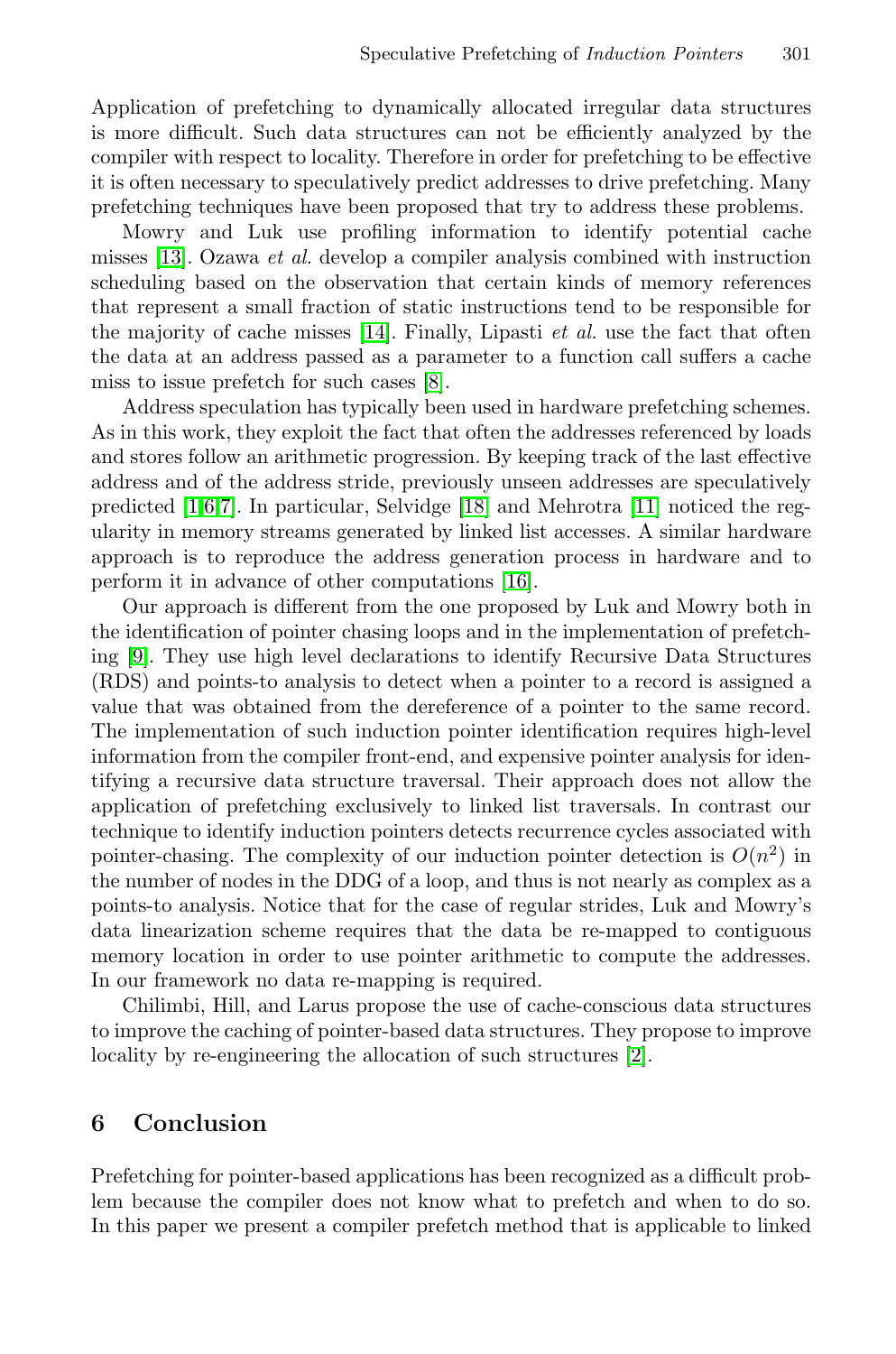<span id="page-13-0"></span>lists. We identify candidates for prefetching as data accessed through induction pointers and propose a profitability analysis which effectively determines when such prefetching will be beneficial. The prefetch technique presented in this paper is remarkably simple and quite effective for some benchmarks, resulting in gains in performance of 15-35% over their performance after standard compiler optimizations, while displaying minimal performance degradation for others. This  $simplify$  — a small set of extra instruction for dynamic address calculation, no data remapping, and no hardware support — allowed for an effective implementation in an industry-strength compiler. Moreover, there was no noticeable change in the time required to compile the benchmarks that we tested when the prefetch analysis was executed. Thus, with our framework, a compiler optimization option can be implemented in existing compilers. Such a option would allow existing processor architectures to deliver significant speedup for programs that access data structures with regular stride.

# **References**

- 1. T. F. Chen and J. L. Baer. Effective hardware-based data prefetching for highperformance processors. IEEE Transactions on Computers, 44:609 – 623, May 1995.
- 2. T. M. Chilimbi, M. D. Hill, and J. R. Larus. Making pointer-based data structures cache conscious. Computer, 33(12):67–74, December 2000.
- 3. F. Chow, S. Chan, R. Kennedy, S-M Liu, R. Lo, and Peng Tu. A new algorithm for partial redundancy elimination based on SSA form. In International Conference on Programming Languages Design and Implementation, pages 273 – 286, 1997.
- 4. T. H. Cormen, C. E. Leiserson, and R. L. Rivest. Introduction to Algorithms. MIT Press; McGraw-Hill Book Company, Cambridge, Massachusetts; New York, New York, 1990.
- 5. J. C. Dehnert and R. A. Towle. Compiling for the cydra 5. The Journal of Supercomputing, 7:181–227, May 1993.
- 6. J. Fu and J. Patel. Stride directed prefetching in scalar processors. In International Symposium on Microarchitecture, pages 102 – 110, 1992.
- 7. J. Gonzales and A. Gonzales. Speculative execution via address prediction and data prefetching. In International Conference on Supercomputing, pages 196 – 203, 1997.
- 8. M. Lipasti, W. Schmidt, S. Kunkel, and R. Roediger. SPAID: Software prefetching in pointer- and call-intensive environments. In International Symposium on Microarchitecture, pages 231 – 236, 1995.
- 9. C. K. Luk and T. Mowry. Compiler based prefetching for recursive data structures. In International Conference on Architectural Support for Programming Languages and Operating Systems, pages 222 – 233, 1996.
- 10. S. Mantripragada, S. Jain, and J. Dehnert. A new framework for integrated global local scheduling. In Conference on Parallel Architectures and Compilation Techniques, pages 167–174, Paris, France, October 1998.
- 11. S. Mehrotra. Data Prefetch Mechanisms for Accelerating Symbolic and Numeric Computation. PhD thesis, University of Illinois at Urbana-Champaign, 1996.
- 12. T. Mowry. Tolerating Latency Through Software-Controlled Data Prefetching. PhD thesis, Stanford University, 1994.